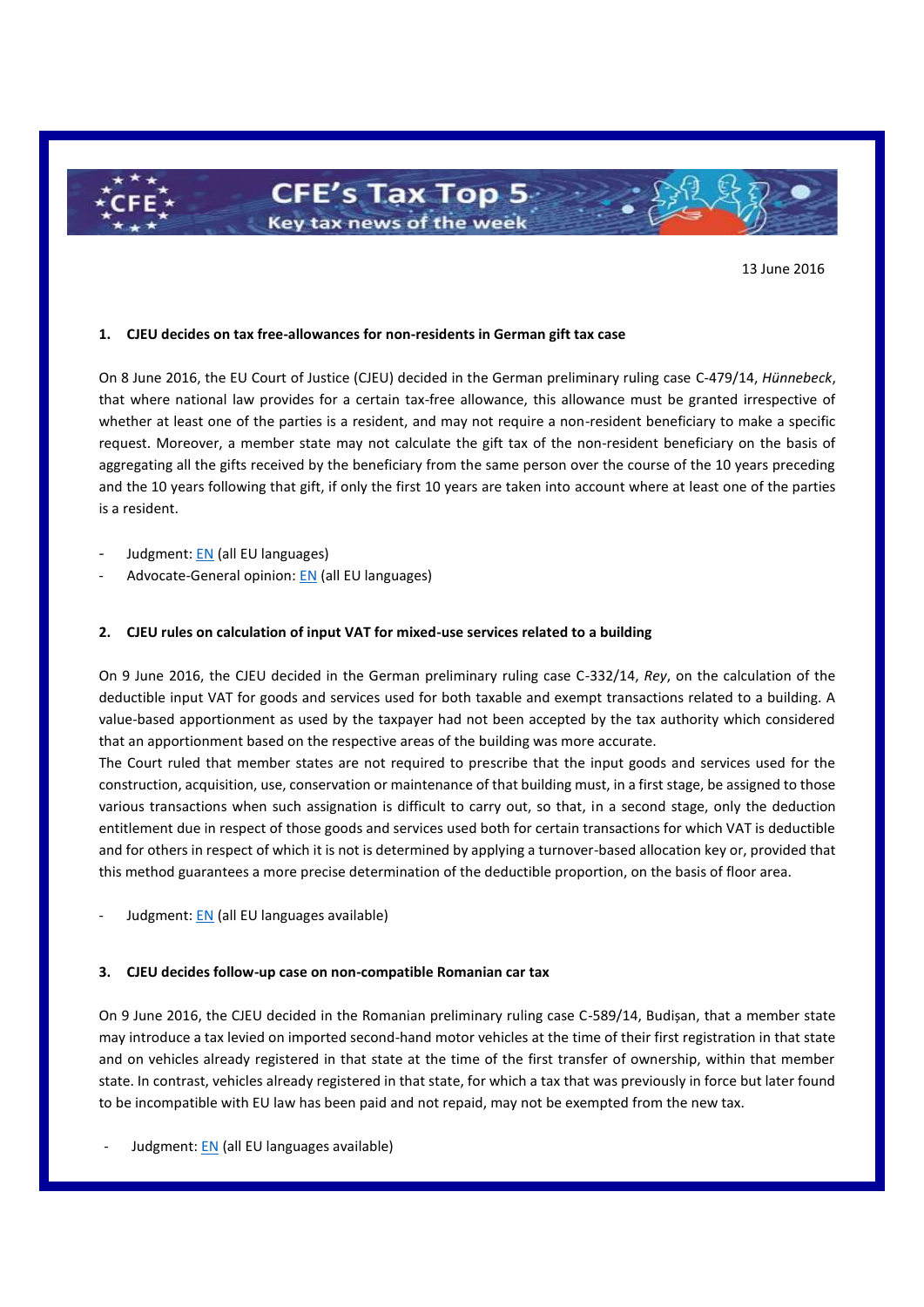## **4. State Aid: Commission publishes its letter to Luxembourg in Fiat case**

On 9 June, the Commission published a non-confidential version of its decision of 21 October 2015 that rulings granted by the country to Fiat Finance constituted illegal state aid.

- Text of Fiat decision of 21 October 2015: [FR,](http://ec.europa.eu/competition/state_aid/cases/253203/253203_1757563_317_2.pdf) [EN](http://ec.europa.eu/competition/state_aid/cases/253203/253203_1757564_318_2.pdf)
- Pending court cases:
	- Fiat Chrysler Finance v. Commission: [EN](http://curia.europa.eu/jurisp/cgi-bin/form.pl?lang=en&Submit=Submit&alldocs=alldocs&docj=docj&docop=docop&docor=docor&docjo=docjo&numaff=T-759/15&datefs=&datefe=&nomusuel=&domaine=&mots=&resmax=100)
	- Luxembourg v. Commission[: EN](http://curia.europa.eu/jurisp/cgi-bin/form.pl?lang=en&Submit=Submit&alldocs=alldocs&docj=docj&docop=docop&docor=docor&docjo=docjo&numaff=T-755/15&datefs=&datefe=&nomusuel=&domaine=&mots=&resmax=100)

# **5. OECD webcast on BEPS and Panama**

The OECD will host a webcast on 16 June 2016 from 14:00-15:00 h CET explaining the developments since the presentation of the final BEPS Recommendations in October 2015, including planned next steps, and the impact of Panama Papers and progress towards a global level playing field through enhanced transparency.

Registration: [EN](http://www.oecd.org/tax/tax-talks-webcasts.htm)

## **6. EP votes its version of ATAD and sets up "Panama Committee"**

On 8 June 2016, the European Parliament voted on the proposed Anti-Tax Avoidance Directive, suggesting changes that would go far beyond the OECD BEPS Recommendations and the Commission´s draft Directive of 28 January 2016. The EP´s suggestions include:

- Setting a minimum tax rate of 15% on foreign income as part of the switch-over clause, with any difference between a lower foreign rate being payable;
- Limiting the deductibility of borrowing costs to 20% of EBITDA or  $\epsilon$  2 million, whichever is higher;
- Drawing up an exhaustive black list of tax havens and countries, including those in the EU, complemented with a list of sanctions for non-cooperative jurisdictions and for financial institutions that operate within tax havens;
- Prohibiting the use of letterbox companies;
- Swiftly introducing a common consolidated corporate tax base (CCCTB);
- Increasing the transparency of trust funds and foundations;
- Introducing a common method for calculating the effective corporate tax rate in each member state to allow for comparison across the EU;
- Introducing a cross-border tax dispute resolution mechanism with clearer rules and timelines by January 2017; and
- Creating a harmonized, common European taxpayer identification number to serve as a basis for effective automatic exchange of information between member states.

The EP´s opinion is not binding for the EU Council which will have to vote unanimously and will try to reach political agreement on the proposal at its next meeting this Friday.

As anticipated in the last issue of the Tax Top 5, the EP also agreed to set up an inquiry committee into alleged contraventions and maladministration in the application by the EU Commission or member states of EU laws on money laundering, tax avoidance and tax evasion, as a follow-up to "Panama Papers".